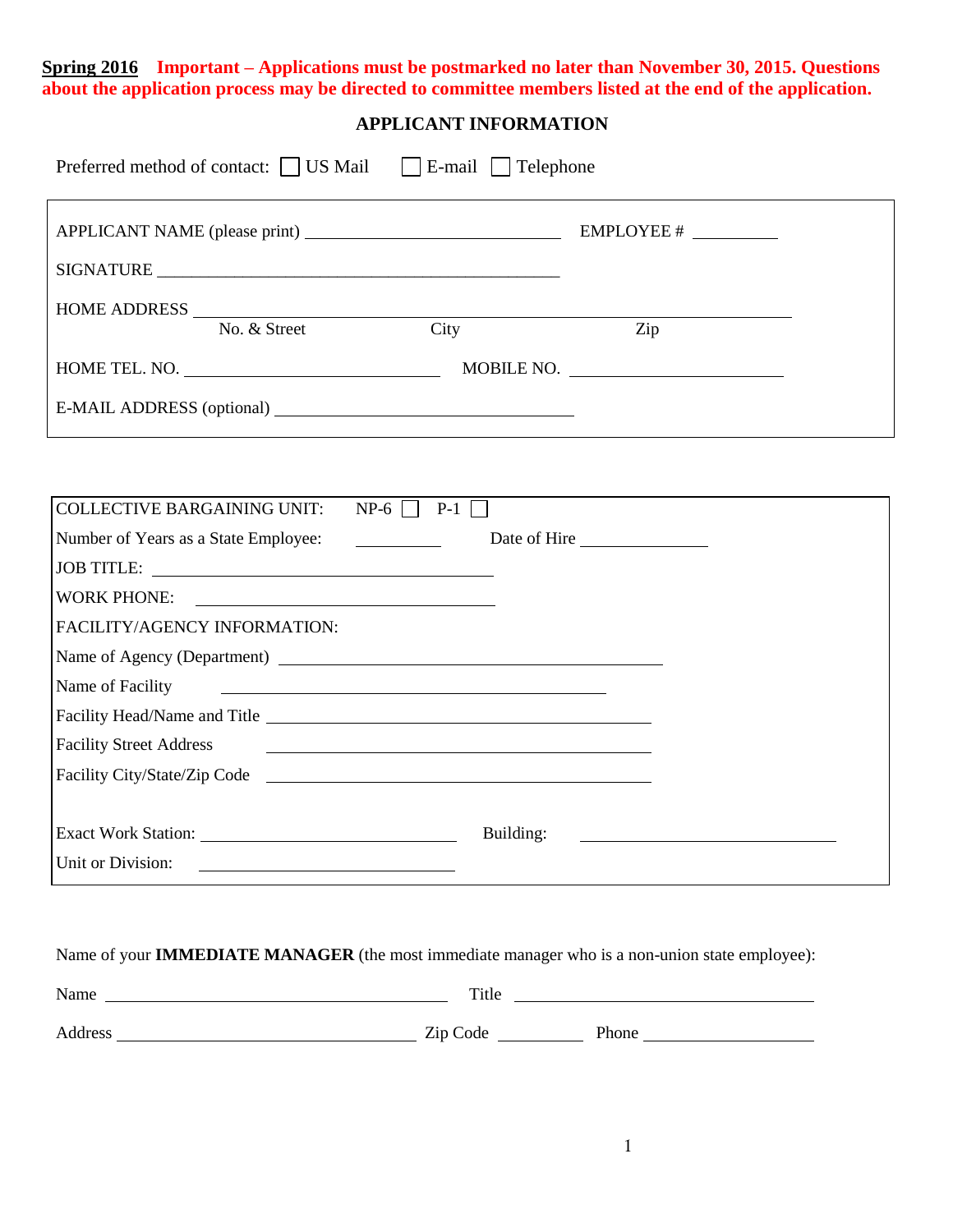# **PROGRAM DESCRIPTION AND PREVIOUS COURSEWORK**

|                                                                                                                                                                                                                                                                                                                                                                                                                                                                                     | $Yes \fbox{No} \fbox{No} \fbox{No} \fbox{No}$ I have been formally accepted into the program listed below: This must be a health care related degree.                                                         |
|-------------------------------------------------------------------------------------------------------------------------------------------------------------------------------------------------------------------------------------------------------------------------------------------------------------------------------------------------------------------------------------------------------------------------------------------------------------------------------------|---------------------------------------------------------------------------------------------------------------------------------------------------------------------------------------------------------------|
|                                                                                                                                                                                                                                                                                                                                                                                                                                                                                     |                                                                                                                                                                                                               |
| School, College or University 2008. The College of University                                                                                                                                                                                                                                                                                                                                                                                                                       |                                                                                                                                                                                                               |
|                                                                                                                                                                                                                                                                                                                                                                                                                                                                                     |                                                                                                                                                                                                               |
| <b>Nursing Students only:</b><br>Yes $\Box$ No $\Box$ I have been accepted into a nursing program.<br>Yes $\Box$ No $\Box$ I have attached documentation that I have been accepted into a nursing program.<br>Yes $\Box$ No $\Box$ I am working on nursing prerequisites only at this time<br><b>Current DDS Case Managers only</b><br>Yes $\Box$ No $\Box$ I am pursuing a Bachelor's degree for QIDP requirement<br>release time, NOT the semester you are enrolled in currently. | FOR THIS SECTION: Please provide information as of the semester for which you are seeking Career Mobility                                                                                                     |
| Number of credits you have already earned toward this degree:                                                                                                                                                                                                                                                                                                                                                                                                                       |                                                                                                                                                                                                               |
| Number of credits you still need to complete your degree:                                                                                                                                                                                                                                                                                                                                                                                                                           | +   ____________                                                                                                                                                                                              |
| <b>TOTAL</b> number of credits required to earn this degree:                                                                                                                                                                                                                                                                                                                                                                                                                        |                                                                                                                                                                                                               |
|                                                                                                                                                                                                                                                                                                                                                                                                                                                                                     |                                                                                                                                                                                                               |
| When do you expect to complete your program? ___________________________________                                                                                                                                                                                                                                                                                                                                                                                                    | <b>Month / Year</b>                                                                                                                                                                                           |
| will not be considered.                                                                                                                                                                                                                                                                                                                                                                                                                                                             | Applicants with cumulative grade point average below 2.5 or without a letter of good academic standing<br>for LPN; below 2.5 for an Associate's or Bachelor's and 3.0 for a Master's or other advanced degree |
| Number of credits requested for this semester through<br>the Career Mobility Program:                                                                                                                                                                                                                                                                                                                                                                                               | #Credits or #Hours<br><b>Specify</b><br>OR                                                                                                                                                                    |
| Number of credits you will take or hours you will attend this<br>semester on YOUR OWN TIME                                                                                                                                                                                                                                                                                                                                                                                          | <b>OR</b>                                                                                                                                                                                                     |
| Have you used Career Mobility hours in the past? YES $\square$ NO $\square$                                                                                                                                                                                                                                                                                                                                                                                                         |                                                                                                                                                                                                               |
| If yes, please indicate the last semester and hours received Semester                                                                                                                                                                                                                                                                                                                                                                                                               | Hours                                                                                                                                                                                                         |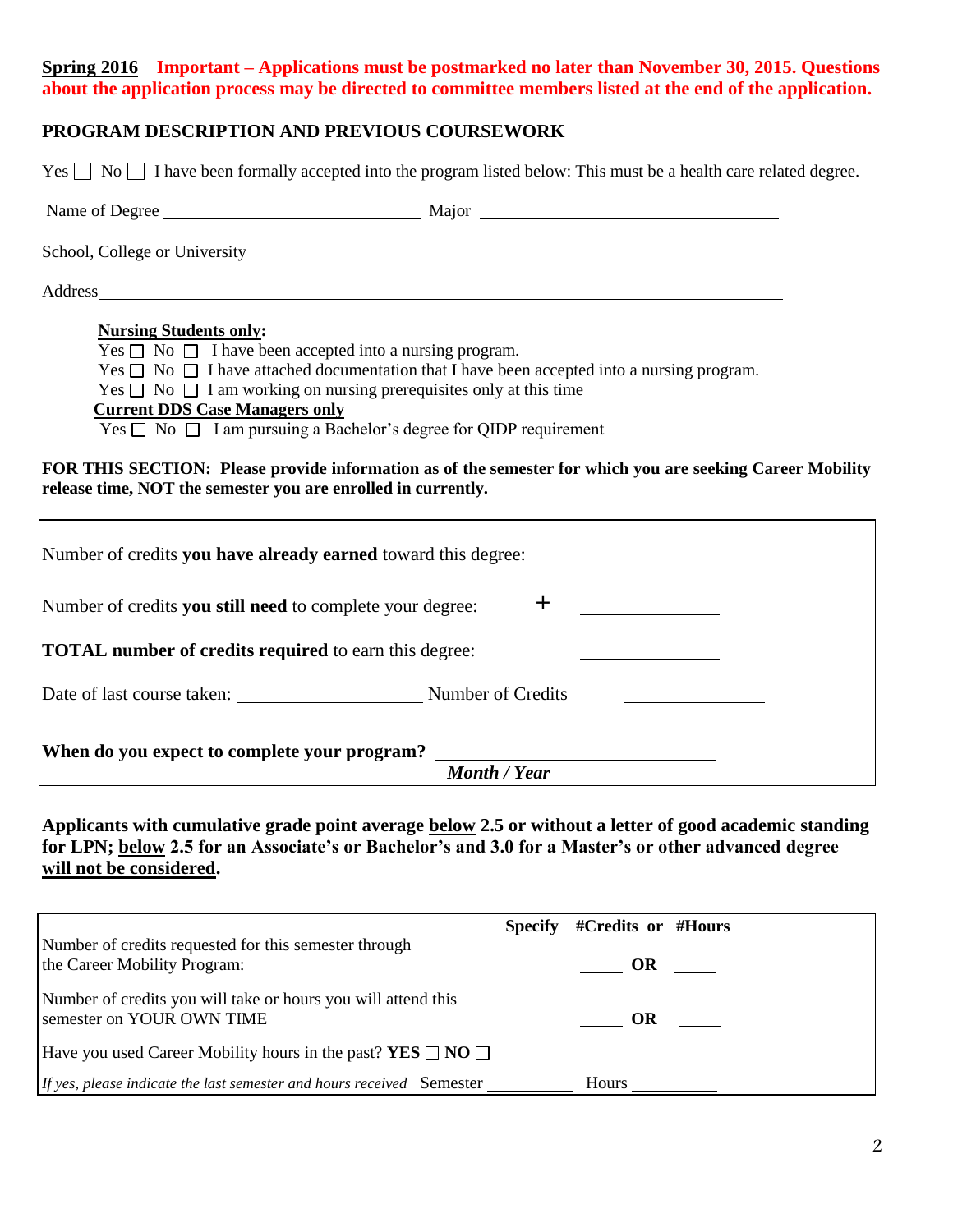# **CAREER MOBILITY COURSES/PRACTICUM**

Complete ONE SECTION for EACH COURSE/LAB or PRACTICUM.

| Title $\#1$                                                                                                                                                                                                                                                                                                                                                                                                                                                                                     |                          |
|-------------------------------------------------------------------------------------------------------------------------------------------------------------------------------------------------------------------------------------------------------------------------------------------------------------------------------------------------------------------------------------------------------------------------------------------------------------------------------------------------|--------------------------|
| This is a $\Box$ Course $\Box$ Lab $\Box$ Practicum                                                                                                                                                                                                                                                                                                                                                                                                                                             |                          |
| Course/Lab or Practicum is held at: (College/University Location) or (Name of Other Location)                                                                                                                                                                                                                                                                                                                                                                                                   | (Name of Other Location) |
| Scheduled on: $\frac{1}{\frac{(\text{Day (s) of Week})}{\frac{(\text{Day (s) of Week})}{\frac{(\text{Day (s) of Week})}{\frac{(\text{Day (s) of Week})}{\frac{(\text{Day (s) of Week})}{\frac{(\text{Day (s) of Week})}{\frac{(\text{Day (s) of Week})}{\frac{(\text{Day (s) of Week})}{\frac{(\text{Day (s) of Web})}{\frac{(\text{Day (s) of Web})}{\frac{(\text{Day (s) of Web})}{\frac{(\text{Day (s) of Web})}{\frac{(\text{Day (s) of Web})}{\frac{(\text{Day (s) of Web})}{\frac{(\text$ |                          |
| Scheduled at:<br>(Class Time)                                                                                                                                                                                                                                                                                                                                                                                                                                                                   |                          |
|                                                                                                                                                                                                                                                                                                                                                                                                                                                                                                 |                          |
| Indicate all other times this course is offered: ________________________________                                                                                                                                                                                                                                                                                                                                                                                                               |                          |
| and the control of the control of the control of the control of the control of the control of the control of the                                                                                                                                                                                                                                                                                                                                                                                |                          |
| This is a $\Box$ Course $\Box$ Lab $\Box$ Practicum                                                                                                                                                                                                                                                                                                                                                                                                                                             |                          |
| Course/Lab or Practicum is held at: (College/University Location) or (Name of Other Location)                                                                                                                                                                                                                                                                                                                                                                                                   |                          |
| (Day (s) of Week)                                                                                                                                                                                                                                                                                                                                                                                                                                                                               |                          |
| (Class Time)                                                                                                                                                                                                                                                                                                                                                                                                                                                                                    |                          |
|                                                                                                                                                                                                                                                                                                                                                                                                                                                                                                 |                          |
| Indicate all other times this course is offered: _______________________________                                                                                                                                                                                                                                                                                                                                                                                                                |                          |
| Title $#3$                                                                                                                                                                                                                                                                                                                                                                                                                                                                                      |                          |
| This is a $\Box$ Course $\Box$ Lab<br>Practicum                                                                                                                                                                                                                                                                                                                                                                                                                                                 |                          |
| Course/Lab or Practicum is held at: (College/University Location) or (Name of Other Location)                                                                                                                                                                                                                                                                                                                                                                                                   |                          |
| Scheduled on: <u>Day</u> (s) of Week                                                                                                                                                                                                                                                                                                                                                                                                                                                            |                          |
| Scheduled at: <u>Class Time</u>                                                                                                                                                                                                                                                                                                                                                                                                                                                                 |                          |
| Total Number of Weeks:                                                                                                                                                                                                                                                                                                                                                                                                                                                                          |                          |
| Indicate all other times this course is offered: ________________________________                                                                                                                                                                                                                                                                                                                                                                                                               |                          |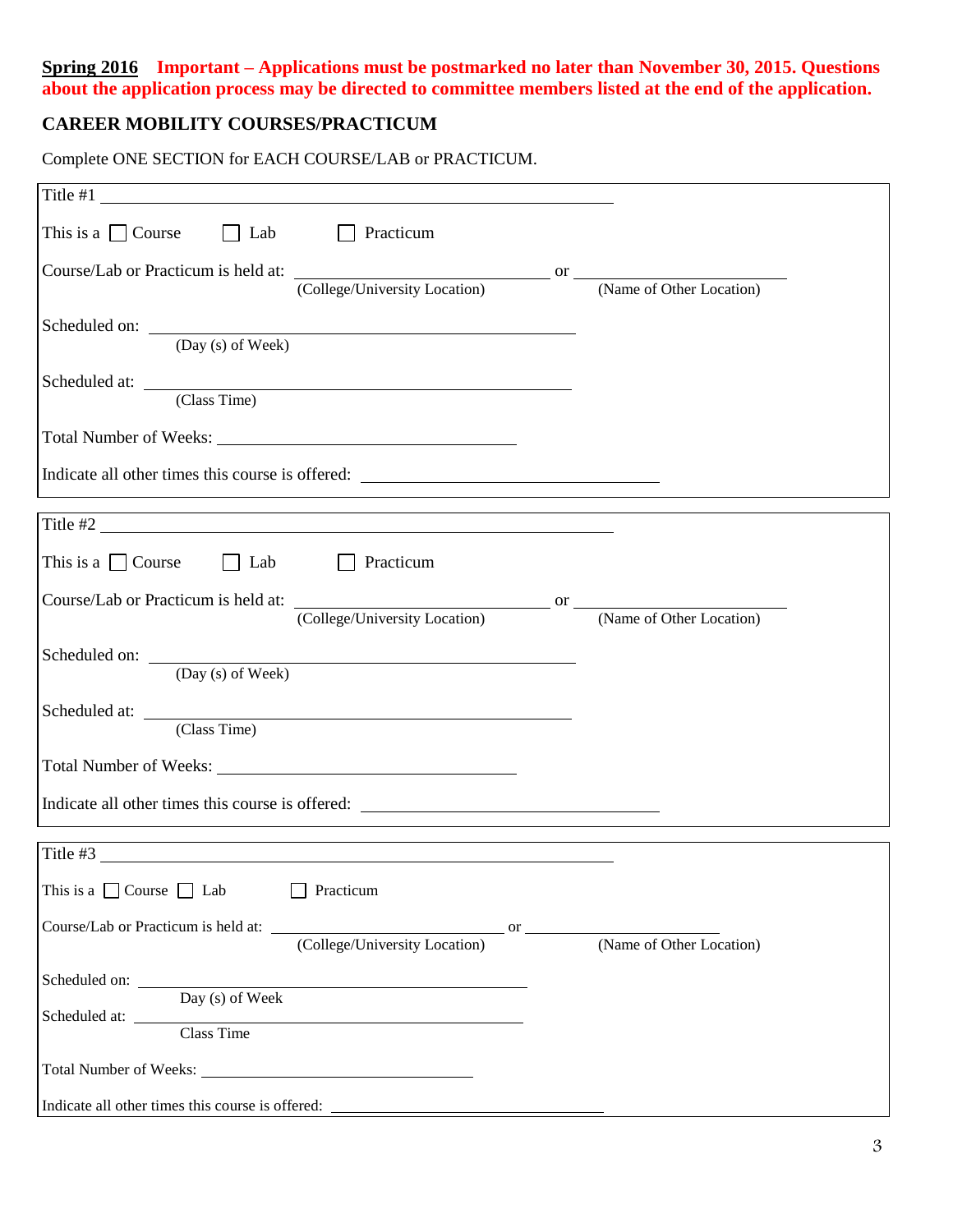### **AGENCY INPUT**

### **MANAGER: PLEASE REVIEW AND DISCUSS ENTIRE APPLICATION AND CALENDAR BEFORE COMPLETING THIS PAGE**

- 1. Total number of hours requested (should match the grand total from the calendar):
- 2. If this is a part–time employee, please specify the full-time equivalency \_\_\_\_\_\_\_\_\_\_ (i.e., 50%, 64%, 80%, 90%)
- 3. Describe the impact of this person's participation in career mobility on your facility/agency coverage.
- 4. Can the course the applicant wishes to take be taken on the employee's own time or can any other courses be substituted?Please comment.
- 5. Is an alternate or flexible work schedule beneficial to the agency? Describe your discussion with the employee re: working an alternate or flexible work schedule and any arrangements that have been made. *Any schedule changes for this semester should be reflected in the calendar section of the application under the flex (F) option*.
- 6. Additional Comments:

| <b>Immediate Manager</b> | <b>Print Name</b>                                                                                                      | Title       |  |
|--------------------------|------------------------------------------------------------------------------------------------------------------------|-------------|--|
| Manager Signature        | <u> Alexandria (Carlo Carlo Carlo Carlo Carlo Carlo Carlo Carlo Carlo Carlo Carlo Carlo Carlo Carlo Carlo Carlo Ca</u> |             |  |
| Employee Signature       |                                                                                                                        | Date $\_\_$ |  |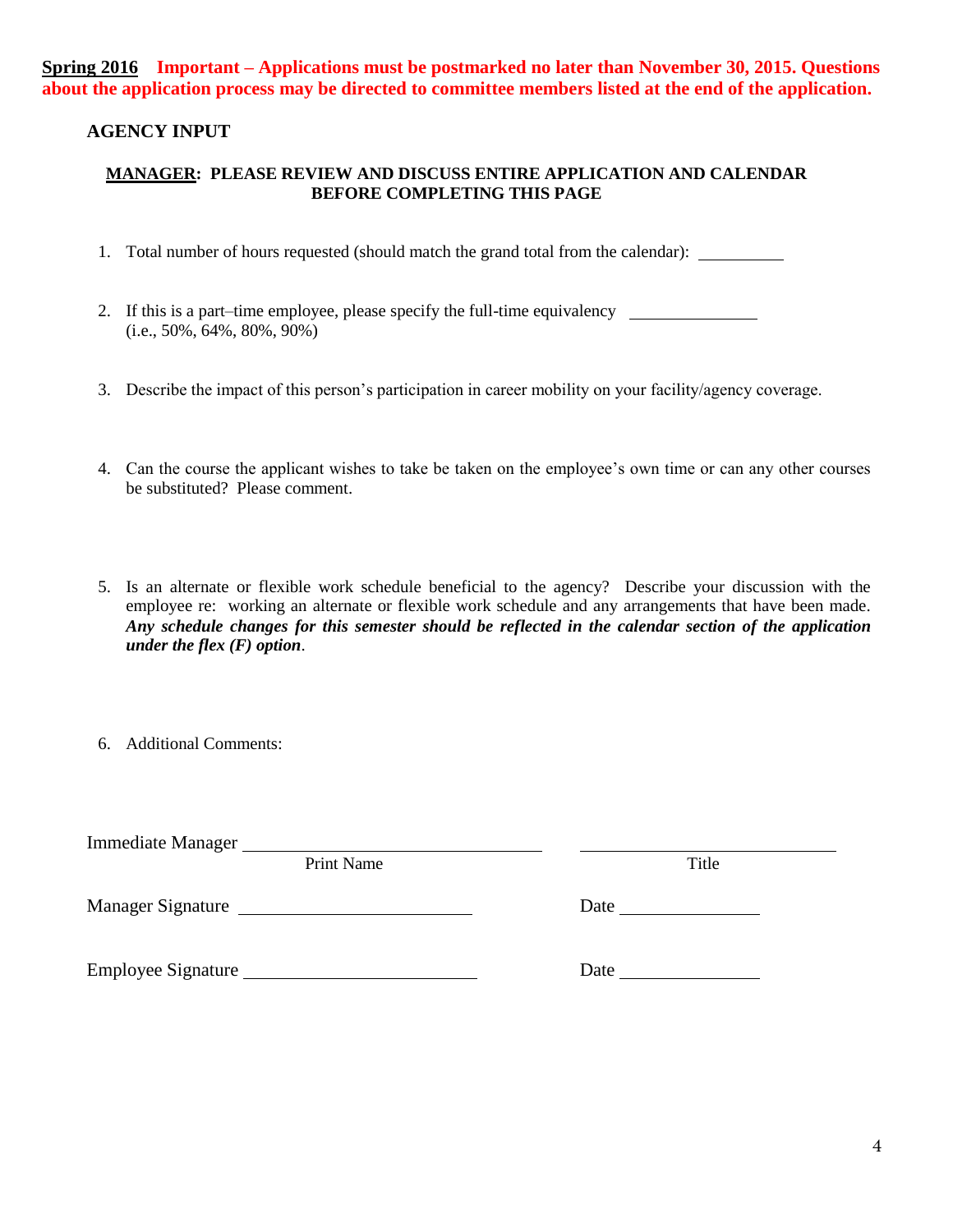### **WORK SCHEDULE**

| Full Time $\Box$ or Part Time $\Box$                             |
|------------------------------------------------------------------|
| Total Hours per <i>PAY PERIOD</i> :                              |
| First Shift Second Shift Third Shift                             |
| Work / Shift Hours: ____________ to ____________                 |
| Mealtime # of minutes per work shift: Paid _______ Unpaid ______ |
| Monday - Friday: YES $\Box$ NO                                   |
| Is this a rotating schedule? YES $\Box$ NO $\Box$                |
| <b>Rotating Pass Days:</b><br>YES <sup> </sup><br>NO             |

### **INSTRUCTIONS**

A common reason for rejected Career Mobility application is incomplete or inaccurate calendars. The following step-by-step instructions are intended to assist you in proper calendar completion. Please read through and be sure you understand them before completing your calendar. If you have any questions please call one of your representatives listed in the guidelines. DO NOT include hours previously requested.

- **W = YOUR REGULAR WORK SCHEDULE**
- **U = UNPAID MEALTIME**
- **F = FLEX TIME**
- $C = CLASS/LAB$

**P = PRACTICUM** / **CLINICAL**

- **TT = TRAVEL TO CLASS / PRACTICUM**
- **TF = TRAVEL FROM CLASS / PRACTICUM**
- $H = HOLIDAY$
- **CM = RELEASE TIME for Career Mobility**

#### **SAMPLE CALENDAR**

This person's regular schedule is 8:30 - 4:30 Sunday through Wednesday and noon until 8:30 on Thursday with a one hour unpaid meal break each day. He has agreed to change his hours on Wednesday so that he can take a morning class on his own time. His classes are Monday, Wednesday, and Friday 9:00-11:00. His practicum is on Monday from noon to 4:00. He lives about one hour from the school so he must leave home approximately 8:00 AM. He is scheduled to work at 8:30, so his travel time from 8:30 to 9:00 conflicts with his work only on Monday. Also on Monday, at the end of the day, half of his trip back from school conflicts with work. He is requesting 7 hours CM Release Time per week, all on Monday.

#### *COMPLETE THE MONTH AND DATE BLANKS FOR THE ENTIRE CALENDAR*

#### **Step 1** W (work) and U (unpaid mealtime)

Indicate the times of your **regular** work schedule. Do not reflect adjustments made to accommodate your school schedule, i.e. don't show a flex schedule. If you have an **unpaid** meal break, indicate the length of it.

#### **Step 2** (Flex)

Indicate any changes you have made to your work schedule in order to reduce the need for release time.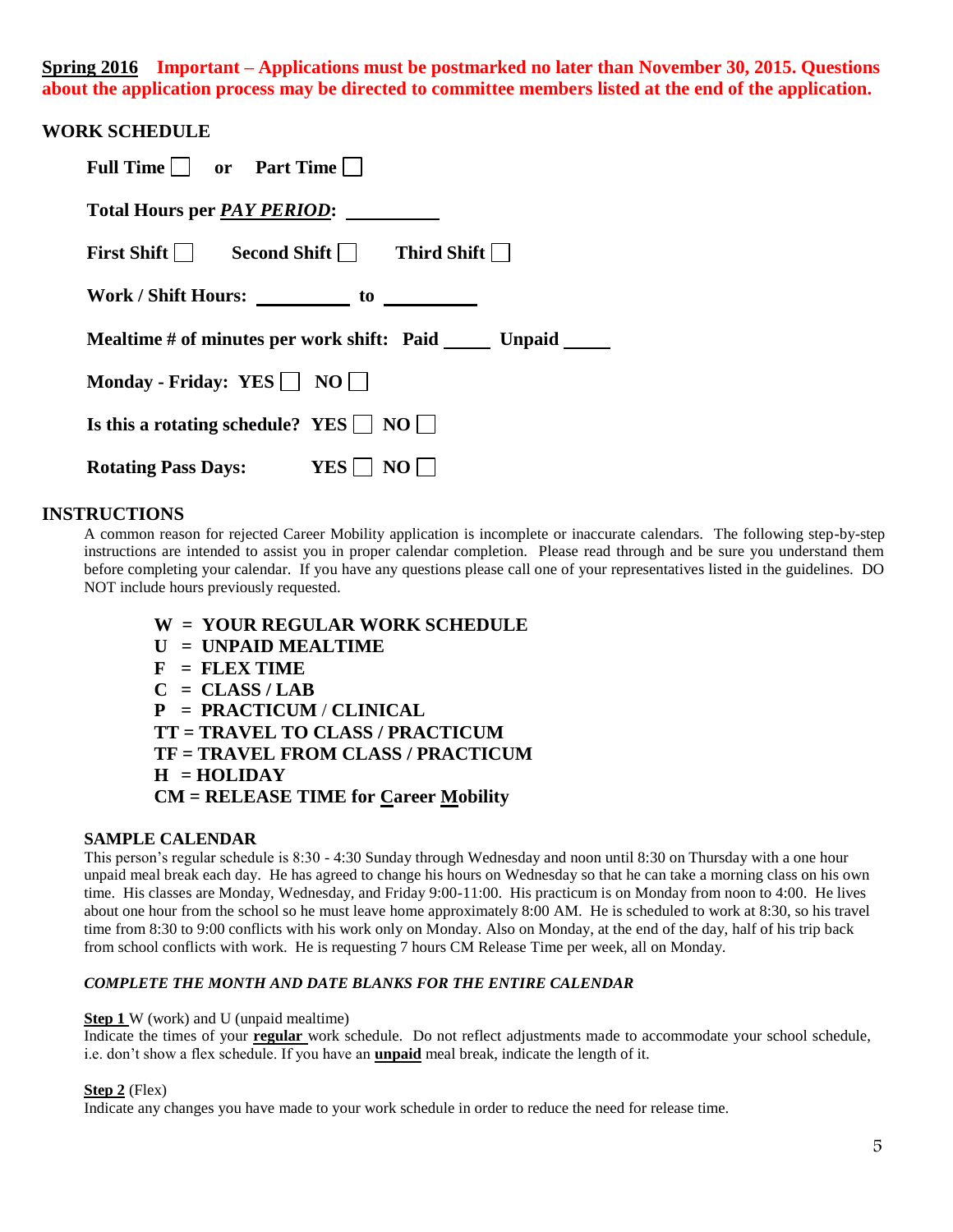**Step 3** C & P (Class/Lab& Practicum/Clinical) Indicate the schedule of all classes and practicum whether or not there is a conflict with your work schedule.

#### **Step 4** T (Travel—to/from)

Indicate the times of travel only if it conflicts with time you should be working.

#### **Step 5** CM (Career Mobility Release Time)

For each day calculate the amount of Career Mobility Release Time you will need. Remember you can only request CM Release Time for periods which actually conflict with your work schedule for that day. Do not request CM Release time for travel or school that occurs before or after your work hours.

**Third Shift**: Applicants working third shift should complete the calendar specifying their exact work, class, practicum, travel schedules and release time requested. In the case of third-shift workers, up to two days per week for course/practicum may be allocated for sleep time. Release time will not be granted for study time.

#### **Sample Week**

|              | Sunday             | Monday       | Tuesday     | Wednesday     | Thursday   | Friday       | Saturday   |              |
|--------------|--------------------|--------------|-------------|---------------|------------|--------------|------------|--------------|
| W            | $8:30-4:30$        | 8:30-4:30    | $8:30-4:30$ | $8:30 - 4:30$ | 12:00-8:30 | Off          | <b>Off</b> |              |
| U            | $60 \text{ min}$ . | $60$ min.    | 60 min.     | 60 min.       | 60 min.    |              |            |              |
| $\mathbf F$  |                    |              |             | Noon - 8:30   |            |              |            |              |
| TT           |                    | 8:30-9:00    |             |               |            |              |            |              |
| TF           |                    | $4:00-4:30$  |             |               |            |              |            |              |
| $\mathsf{C}$ |                    | $9:00-11:00$ |             | $9:00-11:00$  |            | $9:00-11:00$ |            |              |
| P            |                    | Noon-4:00    |             |               |            |              |            |              |
|              |                    |              |             |               |            |              |            | <b>WKLY</b>  |
| CM           |                    | $7$ hrs.     |             |               |            |              |            | <b>TOTAL</b> |
|              |                    |              |             |               |            |              |            | 7 HRS.       |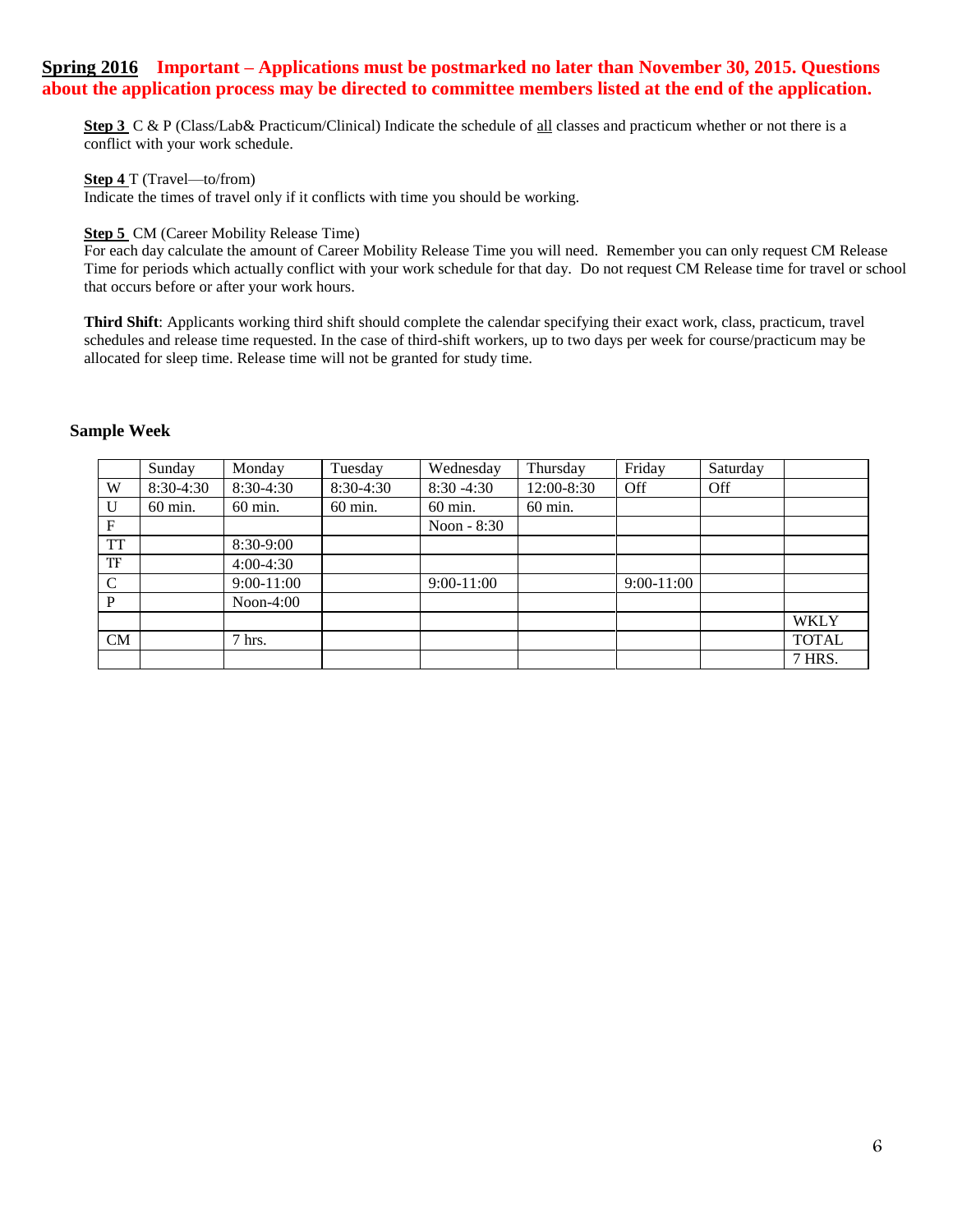| <b>MONTH:</b>      |          |                                          |      |                       |       |            |                     |                      |
|--------------------|----------|------------------------------------------|------|-----------------------|-------|------------|---------------------|----------------------|
|                    | SUN      | <b>MON</b>                               | TUE  | WED <sub>.</sub>      | THUR  | <b>FRI</b> | SAT                 |                      |
| W                  |          |                                          |      |                       |       |            |                     |                      |
| $\mathbf U$        |          |                                          |      |                       |       |            |                     |                      |
| F                  |          |                                          |      |                       |       |            |                     |                      |
| T/TO               |          |                                          |      |                       |       |            |                     |                      |
| <b>T/FROM</b>      |          |                                          |      |                       |       |            |                     |                      |
| <b>CLASS</b>       |          |                                          |      |                       |       |            |                     |                      |
| P                  |          |                                          |      |                       |       |            |                     |                      |
| <b>CM</b>          |          |                                          |      |                       |       |            |                     | <b>TOTAL CM:</b>     |
|                    | SUN      | MON                                      | TUE_ | WED <sub>_</sub>      | THUR_ | <b>FRI</b> | SAT                 |                      |
| W                  |          |                                          |      |                       |       |            |                     |                      |
| $\pmb{\pmb{\cup}}$ |          |                                          |      |                       |       |            |                     |                      |
| F                  |          |                                          |      |                       |       |            |                     |                      |
| T/TO               |          |                                          |      |                       |       |            |                     |                      |
| <b>T/FROM</b>      |          |                                          |      |                       |       |            |                     |                      |
| <b>CLASS</b>       |          |                                          |      |                       |       |            |                     |                      |
|                    |          |                                          |      |                       |       |            |                     |                      |
| P                  |          |                                          |      |                       |       |            |                     |                      |
| <b>CM</b>          |          |                                          |      |                       |       |            |                     | <b>TOTAL CM:</b>     |
|                    | SUN      | MON                                      | TUE  | WED <sub>.</sub>      | THUR  | FRI        | SAT                 |                      |
| W                  |          |                                          |      |                       |       |            |                     |                      |
| $\mathbf U$        |          |                                          |      |                       |       |            |                     |                      |
| F                  |          |                                          |      |                       |       |            |                     |                      |
| T/TO               |          |                                          |      |                       |       |            |                     |                      |
| <b>T/FROM</b>      |          |                                          |      |                       |       |            |                     |                      |
| <b>CLASS</b>       |          |                                          |      |                       |       |            |                     |                      |
| P                  |          |                                          |      |                       |       |            |                     |                      |
|                    |          |                                          |      |                       |       |            |                     |                      |
| <b>CM</b>          |          |                                          |      |                       |       |            |                     | <b>TOTAL CM:</b>     |
|                    | SUN      | <b>MON</b>                               | TUE  | WED <sub>.</sub>      | THUR_ | <b>FRI</b> | SAT                 |                      |
|                    |          |                                          |      |                       |       |            |                     |                      |
| W                  |          |                                          |      |                       |       |            |                     |                      |
| U                  |          |                                          |      |                       |       |            |                     |                      |
| F                  |          |                                          |      |                       |       |            |                     |                      |
| T/TO               |          |                                          |      |                       |       |            |                     |                      |
| <b>T/FROM</b>      |          |                                          |      |                       |       |            |                     |                      |
| <b>CLASS</b>       |          |                                          |      |                       |       |            |                     |                      |
| P                  |          |                                          |      |                       |       |            |                     |                      |
| <b>CM</b>          |          |                                          |      |                       |       |            |                     | <b>TOTAL CM:</b>     |
|                    | SUN      | MON                                      | TUE  | WED <sub>_</sub>      | THUR_ | FRI        | SAT                 |                      |
|                    |          |                                          |      |                       |       |            |                     |                      |
| $\pmb{\mathsf{W}}$ |          |                                          |      |                       |       |            |                     |                      |
| $\mathbf U$        |          |                                          |      |                       |       |            |                     |                      |
| F                  |          |                                          |      |                       |       |            |                     |                      |
| T/TO               |          |                                          |      |                       |       |            |                     |                      |
| <b>T/FROM</b>      |          |                                          |      |                       |       |            |                     |                      |
| <b>CLASS</b>       |          |                                          |      |                       |       |            |                     |                      |
|                    |          |                                          |      |                       |       |            |                     |                      |
| P                  |          |                                          |      |                       |       |            |                     |                      |
| <b>CM</b>          |          |                                          |      |                       |       |            |                     | <b>TOTAL CM:</b>     |
| $w = work$         |          | $u =$ unpaid f = flex time t/to = travel |      | $t$ /from =           | $p =$ |            | cm =career mobility | <b>MONTHLY TOTAL</b> |
|                    | mealtime |                                          | to   | travel from practicum |       |            |                     |                      |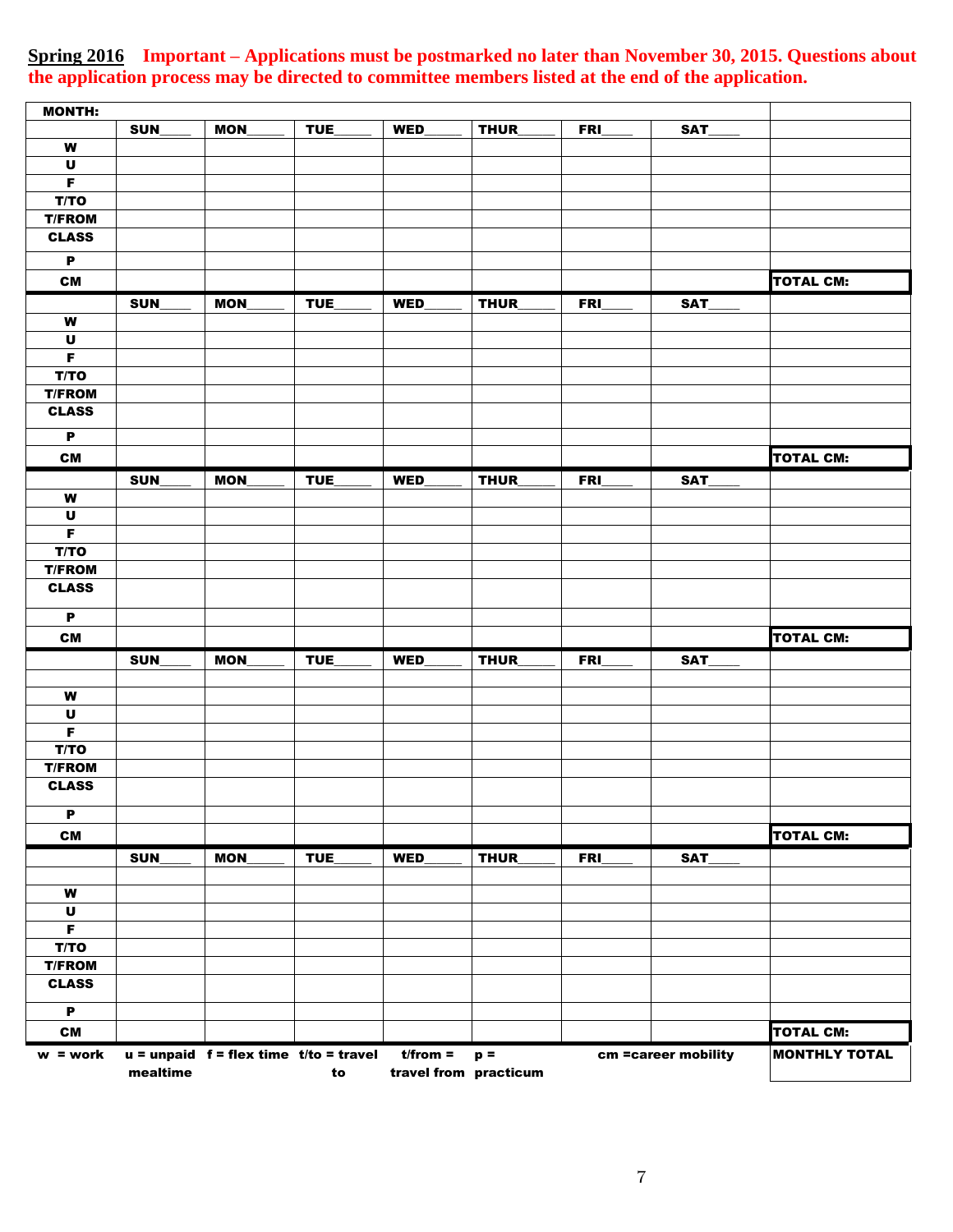| <b>MONTH:</b>      |            |            |                                          |                       |       |            |                     |                      |
|--------------------|------------|------------|------------------------------------------|-----------------------|-------|------------|---------------------|----------------------|
|                    | <b>SUN</b> | <b>MON</b> | TUE                                      | WED <sub>.</sub>      | THUR  | FRI        | SAT                 |                      |
| W                  |            |            |                                          |                       |       |            |                     |                      |
| $\mathbf U$        |            |            |                                          |                       |       |            |                     |                      |
| F                  |            |            |                                          |                       |       |            |                     |                      |
| T/TO               |            |            |                                          |                       |       |            |                     |                      |
| <b>T/FROM</b>      |            |            |                                          |                       |       |            |                     |                      |
| <b>CLASS</b>       |            |            |                                          |                       |       |            |                     |                      |
| $\mathbf P$        |            |            |                                          |                       |       |            |                     |                      |
| <b>CM</b>          |            |            |                                          |                       |       |            |                     | <b>TOTAL CM:</b>     |
|                    |            | <b>MON</b> |                                          | WED <sub>.</sub>      |       | FRI        | SAT                 |                      |
| W                  | <b>SUN</b> |            | TUE                                      |                       | THUR  |            |                     |                      |
| $\pmb{\pmb{\cup}}$ |            |            |                                          |                       |       |            |                     |                      |
| F                  |            |            |                                          |                       |       |            |                     |                      |
| T/TO               |            |            |                                          |                       |       |            |                     |                      |
| <b>T/FROM</b>      |            |            |                                          |                       |       |            |                     |                      |
| <b>CLASS</b>       |            |            |                                          |                       |       |            |                     |                      |
|                    |            |            |                                          |                       |       |            |                     |                      |
| $\mathbf P$        |            |            |                                          |                       |       |            |                     |                      |
| <b>CM</b>          |            |            |                                          |                       |       |            |                     | <b>TOTAL CM:</b>     |
|                    | SUN        | <b>MON</b> | TUE                                      | <b>WED</b>            | THUR  | <b>FRI</b> | SAT                 |                      |
| $\pmb{\mathsf{W}}$ |            |            |                                          |                       |       |            |                     |                      |
| $\mathbf U$        |            |            |                                          |                       |       |            |                     |                      |
| F                  |            |            |                                          |                       |       |            |                     |                      |
| T/TO               |            |            |                                          |                       |       |            |                     |                      |
| <b>T/FROM</b>      |            |            |                                          |                       |       |            |                     |                      |
| <b>CLASS</b>       |            |            |                                          |                       |       |            |                     |                      |
|                    |            |            |                                          |                       |       |            |                     |                      |
| $\mathbf P$        |            |            |                                          |                       |       |            |                     |                      |
| <b>CM</b>          |            |            |                                          |                       |       |            |                     | <b>TOTAL CM:</b>     |
|                    | SUN        | <b>MON</b> | TUE                                      | WED <sub>.</sub>      | THUR_ | FRI        | SAT_                |                      |
|                    |            |            |                                          |                       |       |            |                     |                      |
| $\pmb{\mathsf{W}}$ |            |            |                                          |                       |       |            |                     |                      |
| $\pmb{\pmb{\cup}}$ |            |            |                                          |                       |       |            |                     |                      |
| F                  |            |            |                                          |                       |       |            |                     |                      |
| T/TO               |            |            |                                          |                       |       |            |                     |                      |
| <b>T/FROM</b>      |            |            |                                          |                       |       |            |                     |                      |
| <b>CLASS</b>       |            |            |                                          |                       |       |            |                     |                      |
| $\mathbf P$        |            |            |                                          |                       |       |            |                     |                      |
| <b>CM</b>          |            |            |                                          |                       |       |            |                     | <b>TOTAL CM:</b>     |
|                    |            |            |                                          |                       |       |            |                     |                      |
|                    | SUN        | <b>MON</b> | TUE                                      | WED <sub>.</sub>      | THUR_ | FRI        | SAT_                |                      |
| $\pmb{\mathsf{W}}$ |            |            |                                          |                       |       |            |                     |                      |
| $\mathbf U$        |            |            |                                          |                       |       |            |                     |                      |
| F                  |            |            |                                          |                       |       |            |                     |                      |
| T/TO               |            |            |                                          |                       |       |            |                     |                      |
| <b>T/FROM</b>      |            |            |                                          |                       |       |            |                     |                      |
| <b>CLASS</b>       |            |            |                                          |                       |       |            |                     |                      |
| $\mathbf P$        |            |            |                                          |                       |       |            |                     |                      |
|                    |            |            |                                          |                       |       |            |                     |                      |
| <b>CM</b>          |            |            |                                          |                       |       |            |                     | <b>TOTAL CM:</b>     |
| $w = work$         |            |            | $u =$ unpaid f = flex time t/to = travel | $t$ /from =           | $p =$ |            | cm =career mobility | <b>MONTHLY TOTAL</b> |
|                    | mealtime   |            |                                          | travel from practicum |       |            |                     |                      |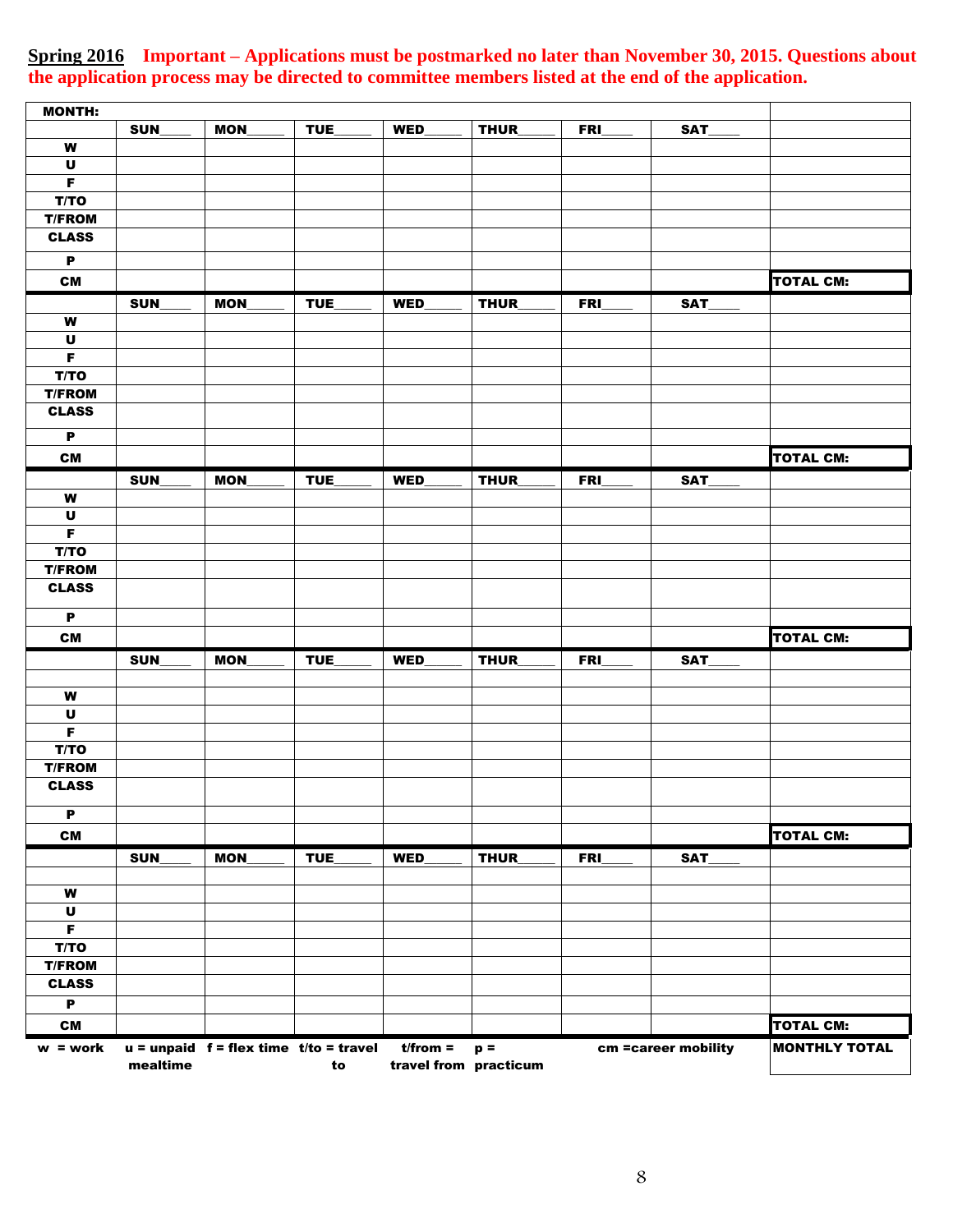| <b>MONTH:</b>      |            |                                          |                  |                       |             |            |                     |                      |
|--------------------|------------|------------------------------------------|------------------|-----------------------|-------------|------------|---------------------|----------------------|
|                    | <b>SUN</b> | <b>MON</b>                               | TUE              | WED <sub>.</sub>      | THUR        | <b>FRI</b> | SAT                 |                      |
| W                  |            |                                          |                  |                       |             |            |                     |                      |
| $\mathbf U$        |            |                                          |                  |                       |             |            |                     |                      |
| $\mathbf F$        |            |                                          |                  |                       |             |            |                     |                      |
| T/TO               |            |                                          |                  |                       |             |            |                     |                      |
| <b>T/FROM</b>      |            |                                          |                  |                       |             |            |                     |                      |
| <b>CLASS</b>       |            |                                          |                  |                       |             |            |                     |                      |
| $\mathbf P$        |            |                                          |                  |                       |             |            |                     |                      |
| <b>CM</b>          |            |                                          |                  |                       |             |            |                     | <b>TOTAL CM:</b>     |
|                    | <b>SUN</b> | <b>MON</b>                               | TUE              | WED <sub>.</sub>      | THUR        | <b>FRI</b> | SAT                 |                      |
| W                  |            |                                          |                  |                       |             |            |                     |                      |
| $\pmb{\pmb{\cup}}$ |            |                                          |                  |                       |             |            |                     |                      |
| $\mathbf F$        |            |                                          |                  |                       |             |            |                     |                      |
| T/TO               |            |                                          |                  |                       |             |            |                     |                      |
| <b>T/FROM</b>      |            |                                          |                  |                       |             |            |                     |                      |
| <b>CLASS</b>       |            |                                          |                  |                       |             |            |                     |                      |
| $\mathbf P$        |            |                                          |                  |                       |             |            |                     |                      |
|                    |            |                                          |                  |                       |             |            |                     | <b>TOTAL CM:</b>     |
| <b>CM</b>          |            |                                          |                  |                       |             |            |                     |                      |
|                    | SUN        | <b>MON</b>                               | TUE <sub>.</sub> | WED <sub>.</sub>      | THUR        | <b>FRI</b> | SAT                 |                      |
| W                  |            |                                          |                  |                       |             |            |                     |                      |
| $\mathbf U$        |            |                                          |                  |                       |             |            |                     |                      |
| $\mathsf F$        |            |                                          |                  |                       |             |            |                     |                      |
| T/TO               |            |                                          |                  |                       |             |            |                     |                      |
| <b>T/FROM</b>      |            |                                          |                  |                       |             |            |                     |                      |
| <b>CLASS</b>       |            |                                          |                  |                       |             |            |                     |                      |
| $\mathbf P$        |            |                                          |                  |                       |             |            |                     |                      |
| <b>CM</b>          |            |                                          |                  |                       |             |            |                     | <b>TOTAL CM:</b>     |
|                    | <b>SUN</b> | <b>MON</b>                               | TUE              | WED <sub>.</sub>      | <b>THUR</b> | <b>FRI</b> | SAT                 |                      |
|                    |            |                                          |                  |                       |             |            |                     |                      |
| W                  |            |                                          |                  |                       |             |            |                     |                      |
| $\mathbf U$        |            |                                          |                  |                       |             |            |                     |                      |
| F                  |            |                                          |                  |                       |             |            |                     |                      |
| T/TO               |            |                                          |                  |                       |             |            |                     |                      |
| <b>T/FROM</b>      |            |                                          |                  |                       |             |            |                     |                      |
| <b>CLASS</b>       |            |                                          |                  |                       |             |            |                     |                      |
| $\mathbf P$        |            |                                          |                  |                       |             |            |                     |                      |
| <b>CM</b>          |            |                                          |                  |                       |             |            |                     | <b>TOTAL CM:</b>     |
|                    | SUN        | MON                                      | TUE_             | WED_                  | THUR_       | FRI        | SAT                 |                      |
|                    |            |                                          |                  |                       |             |            |                     |                      |
| $\pmb{\mathsf{W}}$ |            |                                          |                  |                       |             |            |                     |                      |
| $\mathbf U$        |            |                                          |                  |                       |             |            |                     |                      |
| $\overline{F}$     |            |                                          |                  |                       |             |            |                     |                      |
| T/TO               |            |                                          |                  |                       |             |            |                     |                      |
| <b>T/FROM</b>      |            |                                          |                  |                       |             |            |                     |                      |
| <b>CLASS</b>       |            |                                          |                  |                       |             |            |                     |                      |
| $\mathbf P$        |            |                                          |                  |                       |             |            |                     |                      |
| <b>CM</b>          |            |                                          |                  |                       |             |            |                     | <b>TOTAL CM:</b>     |
| $w = work$         |            | $u =$ unpaid f = flex time t/to = travel |                  | $t$ /from =           | $p =$       |            | cm =career mobility | <b>MONTHLY TOTAL</b> |
|                    | mealtime   |                                          | to               | travel from practicum |             |            |                     |                      |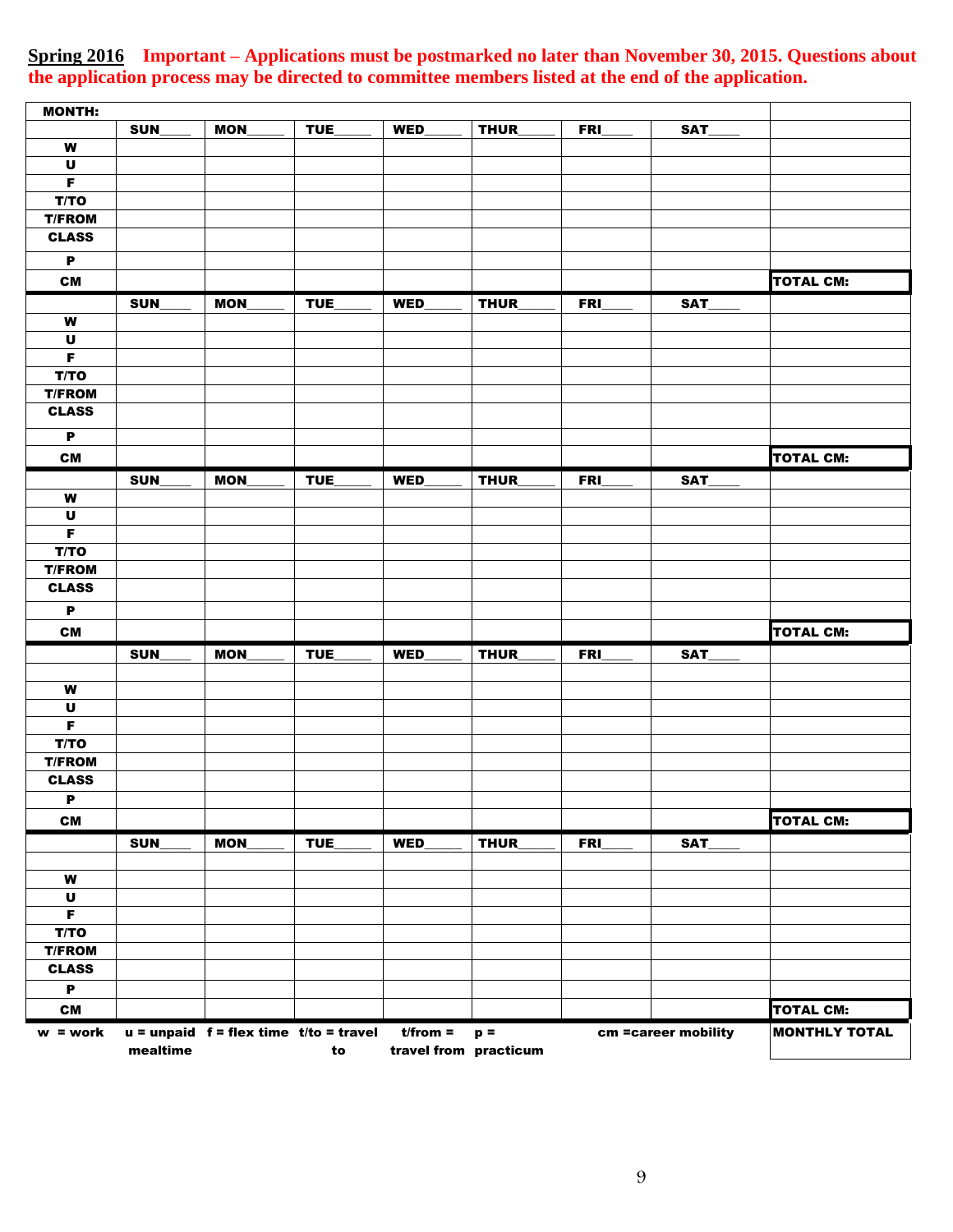| <b>MONTH:</b>         |            |                                              |                  |                       |             |            |                     |                      |
|-----------------------|------------|----------------------------------------------|------------------|-----------------------|-------------|------------|---------------------|----------------------|
|                       | <b>SUN</b> | <b>MON</b>                                   | TUE              | WED <sub>.</sub>      | <b>THUR</b> | <b>FRI</b> | SAT                 |                      |
| W                     |            |                                              |                  |                       |             |            |                     |                      |
| $\pmb{\pmb{\cup}}$    |            |                                              |                  |                       |             |            |                     |                      |
| F                     |            |                                              |                  |                       |             |            |                     |                      |
| T/TO                  |            |                                              |                  |                       |             |            |                     |                      |
| <b>T/FROM</b>         |            |                                              |                  |                       |             |            |                     |                      |
| <b>CLASS</b>          |            |                                              |                  |                       |             |            |                     |                      |
| $\mathbf P$           |            |                                              |                  |                       |             |            |                     |                      |
| <b>CM</b>             |            |                                              |                  |                       |             |            |                     | <b>TOTAL CM:</b>     |
|                       | <b>SUN</b> | <b>MON</b>                                   | <b>TUE</b>       | WED <sub>.</sub>      | THUR        | <b>FRI</b> | SAT                 |                      |
| $\pmb{\mathsf{W}}$    |            |                                              |                  |                       |             |            |                     |                      |
| $\pmb{\pmb{\cup}}$    |            |                                              |                  |                       |             |            |                     |                      |
| F                     |            |                                              |                  |                       |             |            |                     |                      |
| T/TO                  |            |                                              |                  |                       |             |            |                     |                      |
| <b>T/FROM</b>         |            |                                              |                  |                       |             |            |                     |                      |
| <b>CLASS</b>          |            |                                              |                  |                       |             |            |                     |                      |
|                       |            |                                              |                  |                       |             |            |                     |                      |
| P                     |            |                                              |                  |                       |             |            |                     |                      |
| <b>CM</b>             |            |                                              |                  |                       |             |            |                     | <b>TOTAL CM:</b>     |
|                       | <b>SUN</b> | <b>MON</b>                                   | TUE <sub>.</sub> | WED <sub>.</sub>      | THUR        | FRI        | SAT                 |                      |
| W                     |            |                                              |                  |                       |             |            |                     |                      |
| $\mathbf U$           |            |                                              |                  |                       |             |            |                     |                      |
| $\overline{F}$        |            |                                              |                  |                       |             |            |                     |                      |
| T/TO                  |            |                                              |                  |                       |             |            |                     |                      |
| <b>T/FROM</b>         |            |                                              |                  |                       |             |            |                     |                      |
| <b>CLASS</b>          |            |                                              |                  |                       |             |            |                     |                      |
|                       |            |                                              |                  |                       |             |            |                     |                      |
| $\mathbf P$           |            |                                              |                  |                       |             |            |                     |                      |
| <b>CM</b>             |            |                                              |                  |                       |             |            |                     | <b>TOTAL CM:</b>     |
|                       | <b>SUN</b> | <b>MON</b>                                   | TUE <sub>.</sub> | WED <sub>.</sub>      | THUR        | FRI        | SAT                 |                      |
|                       |            |                                              |                  |                       |             |            |                     |                      |
| $\pmb{\mathsf{W}}$    |            |                                              |                  |                       |             |            |                     |                      |
| $\pmb{\pmb{\cup}}$    |            |                                              |                  |                       |             |            |                     |                      |
| F                     |            |                                              |                  |                       |             |            |                     |                      |
| T/TO<br><b>T/FROM</b> |            |                                              |                  |                       |             |            |                     |                      |
| <b>CLASS</b>          |            |                                              |                  |                       |             |            |                     |                      |
|                       |            |                                              |                  |                       |             |            |                     |                      |
| P                     |            |                                              |                  |                       |             |            |                     |                      |
| <b>CM</b>             |            |                                              |                  |                       |             |            |                     | <b>TOTAL CM:</b>     |
|                       | SUN        | MON                                          | TUE_             | WED <sub>_</sub>      | THUR_       | FRI        | SAT_                |                      |
|                       |            |                                              |                  |                       |             |            |                     |                      |
| $\pmb{\mathsf{W}}$    |            |                                              |                  |                       |             |            |                     |                      |
| $\mathbf U$           |            |                                              |                  |                       |             |            |                     |                      |
| F                     |            |                                              |                  |                       |             |            |                     |                      |
| T/TO                  |            |                                              |                  |                       |             |            |                     |                      |
| <b>T/FROM</b>         |            |                                              |                  |                       |             |            |                     |                      |
| <b>CLASS</b>          |            |                                              |                  |                       |             |            |                     |                      |
| $\mathbf P$           |            |                                              |                  |                       |             |            |                     |                      |
| <b>CM</b>             |            |                                              |                  |                       |             |            |                     | <b>TOTAL CM:</b>     |
| $w = work$            |            | $u =$ unpaid $f =$ flex time $t/to =$ travel |                  | $t$ /from =           | $p =$       |            | cm =career mobility | <b>MONTHLY TOTAL</b> |
|                       | mealtime   |                                              | to               | travel from practicum |             |            |                     |                      |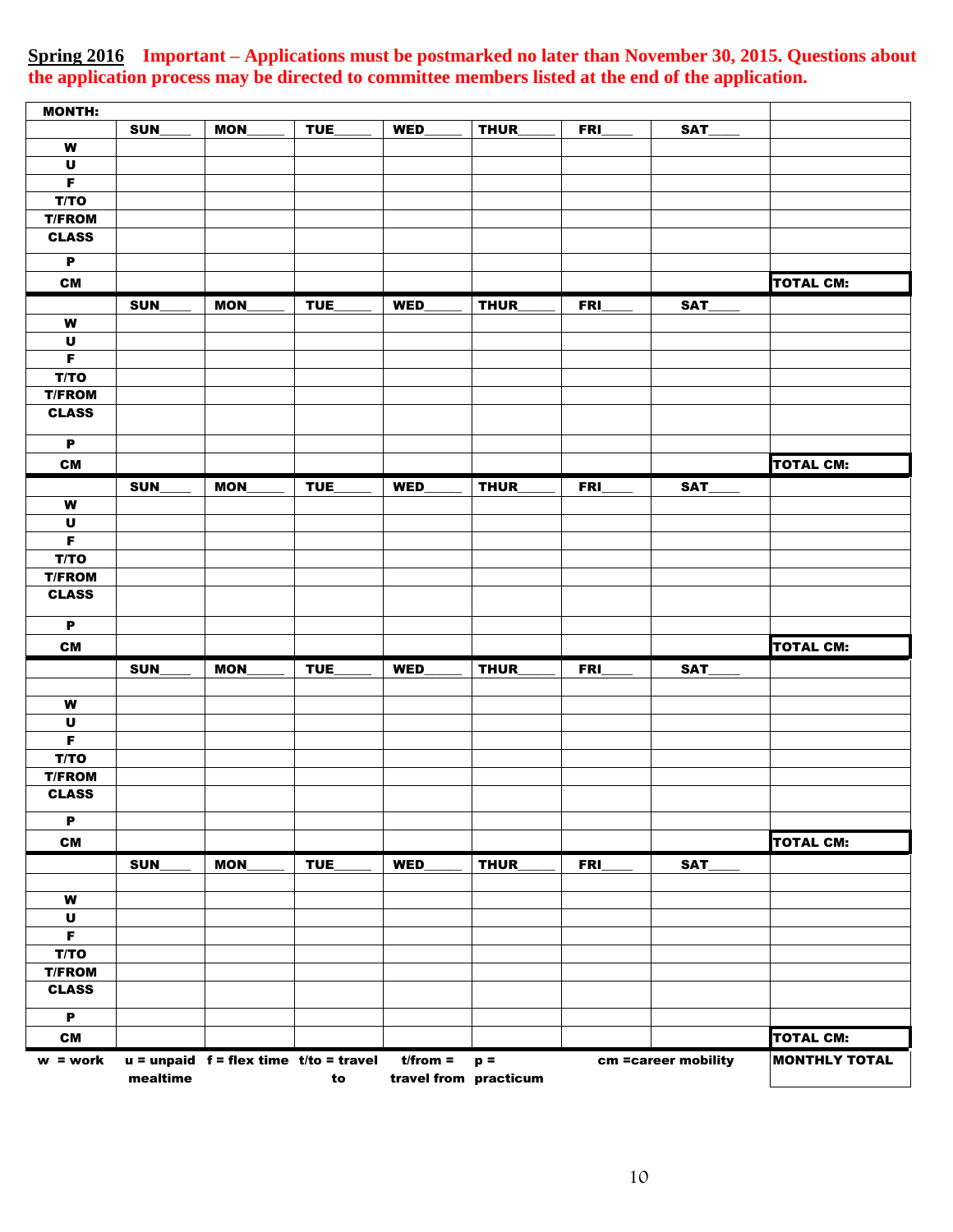| <b>MONTH:</b>              |            |                                          |     |                       |             |            |                     |                      |
|----------------------------|------------|------------------------------------------|-----|-----------------------|-------------|------------|---------------------|----------------------|
|                            | SUN        | <b>MON</b>                               | TUE | WED <sub>.</sub>      | THUR_       | FRI        | SAT                 |                      |
| W                          |            |                                          |     |                       |             |            |                     |                      |
| $\mathbf U$                |            |                                          |     |                       |             |            |                     |                      |
| $\overline{F}$             |            |                                          |     |                       |             |            |                     |                      |
| T/TO                       |            |                                          |     |                       |             |            |                     |                      |
| <b>T/FROM</b>              |            |                                          |     |                       |             |            |                     |                      |
| <b>CLASS</b>               |            |                                          |     |                       |             |            |                     |                      |
| $\mathbf P$                |            |                                          |     |                       |             |            |                     |                      |
|                            |            |                                          |     |                       |             |            |                     |                      |
| <b>CM</b>                  |            |                                          |     |                       |             |            |                     | <b>TOTAL CM:</b>     |
|                            | <b>SUN</b> | <b>MON</b>                               | TUE | <b>WED</b>            | <b>THUR</b> | <b>FRI</b> | SAT                 |                      |
| W                          |            |                                          |     |                       |             |            |                     |                      |
| $\mathbf U$                |            |                                          |     |                       |             |            |                     |                      |
| F                          |            |                                          |     |                       |             |            |                     |                      |
| T/TO                       |            |                                          |     |                       |             |            |                     |                      |
| <b>T/FROM</b>              |            |                                          |     |                       |             |            |                     |                      |
| <b>CLASS</b>               |            |                                          |     |                       |             |            |                     |                      |
| $\mathbf P$                |            |                                          |     |                       |             |            |                     |                      |
| <b>CM</b>                  |            |                                          |     |                       |             |            |                     | <b>TOTAL CM:</b>     |
|                            | <b>SUN</b> | <b>MON</b>                               | TUE | WED <sub>.</sub>      | THUR        | <b>FRI</b> | SAT                 |                      |
| W                          |            |                                          |     |                       |             |            |                     |                      |
| $\pmb{\pmb{\cup}}$         |            |                                          |     |                       |             |            |                     |                      |
| $\overline{F}$             |            |                                          |     |                       |             |            |                     |                      |
| T/TO                       |            |                                          |     |                       |             |            |                     |                      |
| <b>T/FROM</b>              |            |                                          |     |                       |             |            |                     |                      |
| <b>CLASS</b>               |            |                                          |     |                       |             |            |                     |                      |
| $\mathbf P$                |            |                                          |     |                       |             |            |                     |                      |
| <b>CM</b>                  |            |                                          |     |                       |             |            |                     | <b>TOTAL CM:</b>     |
|                            | <b>SUN</b> | <b>MON</b>                               | TUE | <b>WED</b>            | <b>THUR</b> | <b>FRI</b> | SAT                 |                      |
|                            |            |                                          |     |                       |             |            |                     |                      |
| $\pmb{\mathsf{W}}$         |            |                                          |     |                       |             |            |                     |                      |
| $\pmb{\pmb{\cup}}$         |            |                                          |     |                       |             |            |                     |                      |
| F                          |            |                                          |     |                       |             |            |                     |                      |
| T/TO                       |            |                                          |     |                       |             |            |                     |                      |
| <b>T/FROM</b>              |            |                                          |     |                       |             |            |                     |                      |
| <b>CLASS</b>               |            |                                          |     |                       |             |            |                     |                      |
| $\mathbf P$                |            |                                          |     |                       |             |            |                     |                      |
| <b>CM</b>                  |            |                                          |     |                       |             |            |                     | <b>TOTAL CM:</b>     |
|                            |            |                                          |     |                       |             |            |                     |                      |
|                            | SUN        | MON                                      | TUE | WED <sub>.</sub>      | THUR        | FRI        | SAT                 |                      |
|                            |            |                                          |     |                       |             |            |                     |                      |
| W                          |            |                                          |     |                       |             |            |                     |                      |
| $\mathbf U$<br>$\mathbf F$ |            |                                          |     |                       |             |            |                     |                      |
| T/TO                       |            |                                          |     |                       |             |            |                     |                      |
| <b>T/FROM</b>              |            |                                          |     |                       |             |            |                     |                      |
| <b>CLASS</b>               |            |                                          |     |                       |             |            |                     |                      |
|                            |            |                                          |     |                       |             |            |                     |                      |
| $\mathbf P$                |            |                                          |     |                       |             |            |                     |                      |
| <b>CM</b>                  |            |                                          |     |                       |             |            |                     | <b>TOTAL CM:</b>     |
| $w = work$                 |            | $u =$ unpaid f = flex time t/to = travel |     | $t$ /from =           | $p =$       |            | cm =career mobility | <b>MONTHLY TOTAL</b> |
|                            | mealtime   |                                          | to  | travel from practicum |             |            |                     |                      |

 $\overline{\phantom{a}}$